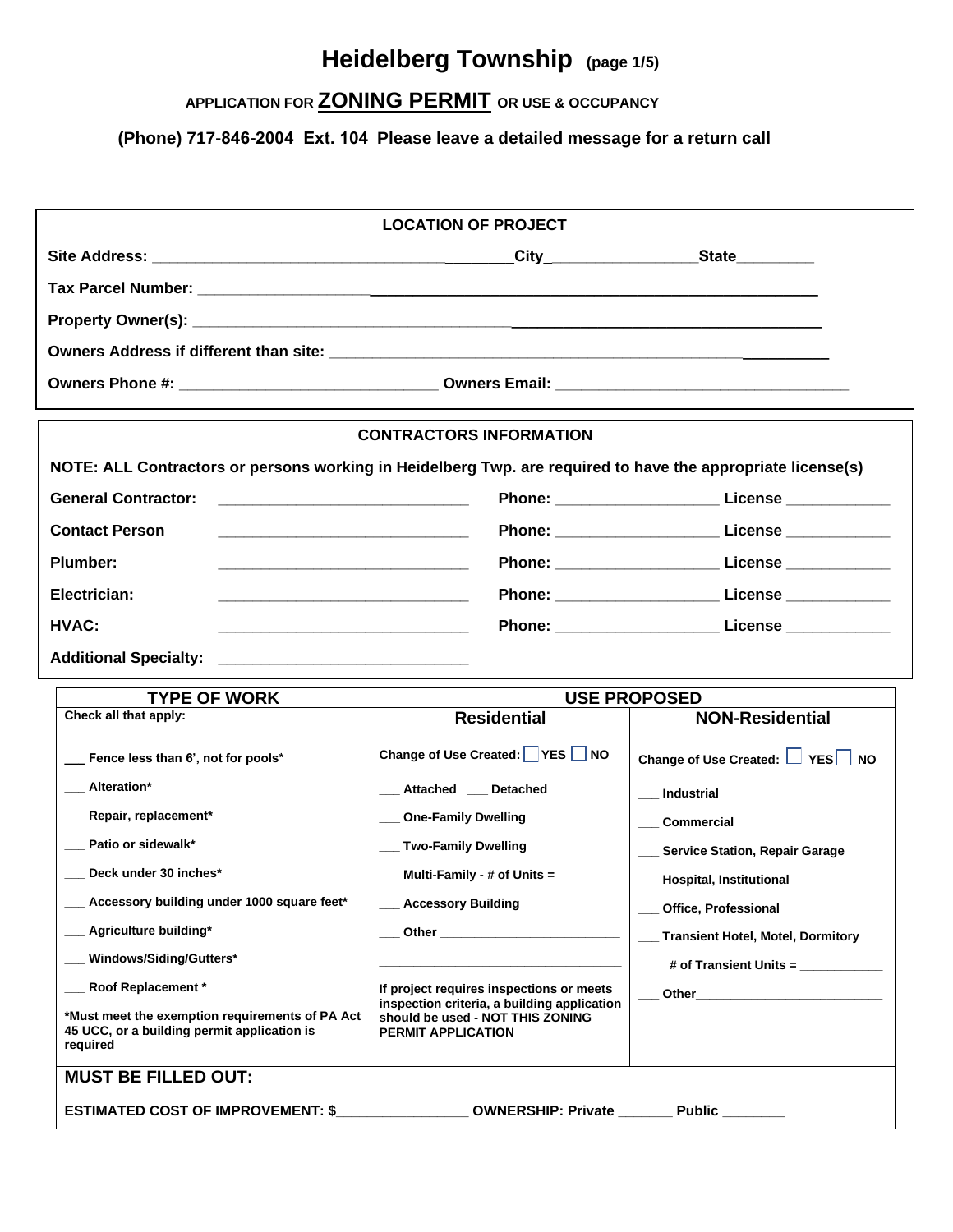# **HEIDELBERG TOWNSHIP (page 2/5)**

| <b>TYPE OF WORK</b>                                                                                                              | <b>USE PROPOSED</b>                                                                                                                                                                                 |                                                                                                                                                                                                                                |  |  |  |  |  |  |  |  |
|----------------------------------------------------------------------------------------------------------------------------------|-----------------------------------------------------------------------------------------------------------------------------------------------------------------------------------------------------|--------------------------------------------------------------------------------------------------------------------------------------------------------------------------------------------------------------------------------|--|--|--|--|--|--|--|--|
| Check all that apply:                                                                                                            | <b>Residential</b>                                                                                                                                                                                  | <b>NON-Residential</b>                                                                                                                                                                                                         |  |  |  |  |  |  |  |  |
| <b>New Construction</b><br><b>Electrical</b><br><b>Plumbing</b><br>Mechanical<br><b>Addition</b><br><b>Structural Alteration</b> | Change of Use Created: YES NO<br>Attached Detached<br><b>One-Family Dwelling</b><br><b>Two-Family Dwelling</b><br>Multi-Family - # of Units = $\overline{\phantom{a}}$<br><b>Accessory Building</b> | Change of Use Created: $\Box$ YES $\Box$ NO<br><b>Industrial</b><br><b>Commercial</b><br><b>Service Station, Repair Garage</b><br>Hospital, Institutional<br><b>Office, Professional</b>                                       |  |  |  |  |  |  |  |  |
| <b>Accessory Building</b>                                                                                                        | <b>Other Community Community Community Community Community Community Community</b>                                                                                                                  | <b>Transient Hotel, Motel, Dormitory</b>                                                                                                                                                                                       |  |  |  |  |  |  |  |  |
| <b>Moving, Relocating</b>                                                                                                        |                                                                                                                                                                                                     | # of Transient Units =                                                                                                                                                                                                         |  |  |  |  |  |  |  |  |
| <b>Demolition</b>                                                                                                                | If project is exempt from inspections or                                                                                                                                                            | Other the contract of the contract of the contract of the contract of the contract of the contract of the contract of the contract of the contract of the contract of the contract of the contract of the contract of the cont |  |  |  |  |  |  |  |  |
| <b>Foundation/Slab</b>                                                                                                           | does not meet inspection criteria, a<br>zoning application should be used and                                                                                                                       |                                                                                                                                                                                                                                |  |  |  |  |  |  |  |  |
| Deck over 30 inches                                                                                                              | not this Building Permit Application                                                                                                                                                                |                                                                                                                                                                                                                                |  |  |  |  |  |  |  |  |
| Other                                                                                                                            |                                                                                                                                                                                                     |                                                                                                                                                                                                                                |  |  |  |  |  |  |  |  |
| <b>MUST BE FILLED OUT:</b>                                                                                                       |                                                                                                                                                                                                     |                                                                                                                                                                                                                                |  |  |  |  |  |  |  |  |
| <b>ESTIMATED COST OF IMPROVEMENT: \$</b>                                                                                         | <b>OWNERSHIP: Private</b>                                                                                                                                                                           | Public                                                                                                                                                                                                                         |  |  |  |  |  |  |  |  |

|                                                                                                            | <b>CHARACTERISTICS OF BUILDING</b>                                                                                                                                     |                                                                                                                        |
|------------------------------------------------------------------------------------------------------------|------------------------------------------------------------------------------------------------------------------------------------------------------------------------|------------------------------------------------------------------------------------------------------------------------|
| <b>CONSTRUCTION TYPE</b>                                                                                   | <b>PRICIPAL TYPE OF FRAME</b>                                                                                                                                          | <b>PRINCIPAL ROOF TYPE</b>                                                                                             |
| Stick built on site<br><b>Pre-Built Structure</b><br>Manufactured Industrialized                           | Wood Framed<br>Masonry (wall bearing)<br><b>Structural Steel</b><br><b>Reinforced Concrete</b><br>Other(specify)______                                                 | <b>Asphalt Shingle</b><br>Metal<br>Wood<br>Rubber<br>Other(specify)_____________                                       |
| <b>PARKING SPACES OFF STREET</b>                                                                           | <b>SEWAGE DISPOSAL</b>                                                                                                                                                 | <b>SINDING TYPE(S)</b>                                                                                                 |
| Enclosed Spaces (Garages)<br>Outdoor Spaces<br>Handicap if required<br>Van Accessible if required<br>TOTAL | Public System<br>Private on-site system<br>Type: the control of the control of the control of the control of the control of the control of the control of<br>Permit #: | <b>Vinyl Siding</b><br><b>Wood Siding</b><br>Metal or Aluminum<br>Masonry Brick, Block, Stone, Etc.<br>Stucco / Dryvit |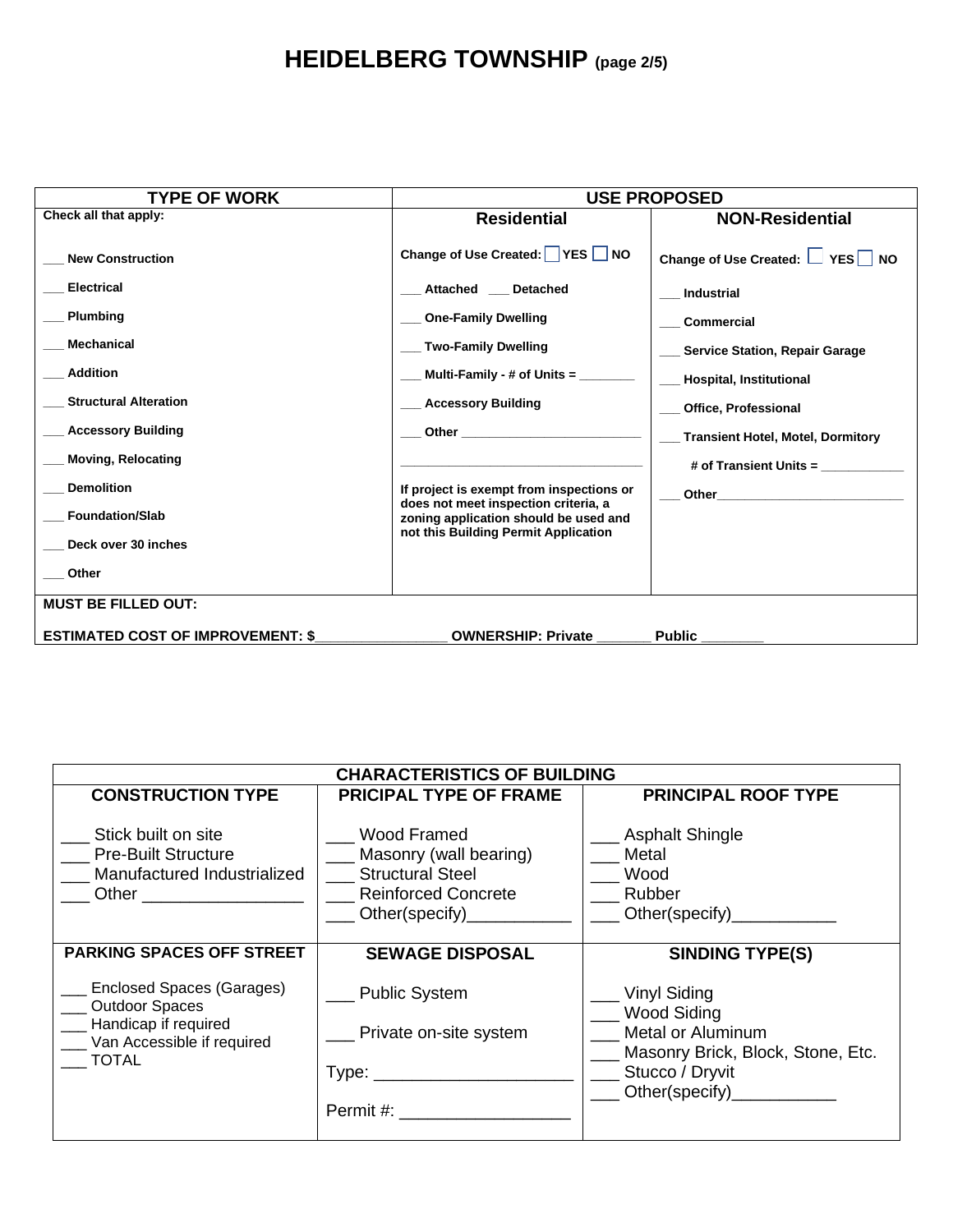|  |  | HEIDELBERG TOWNSHIP (page 3/5) |  |
|--|--|--------------------------------|--|
|--|--|--------------------------------|--|

| <b>BUILDING DIMENSIONS</b>                                                                                                                                                                                                                                                                                                                                                                                                                  | <b>FLOODPLAN - Is the site located</b>       |
|---------------------------------------------------------------------------------------------------------------------------------------------------------------------------------------------------------------------------------------------------------------------------------------------------------------------------------------------------------------------------------------------------------------------------------------------|----------------------------------------------|
|                                                                                                                                                                                                                                                                                                                                                                                                                                             | within an identified flood hazard area?      |
| <b>Number of Stories</b>                                                                                                                                                                                                                                                                                                                                                                                                                    | (Check One) _______ YES ______ NO            |
| Basement: YES / NO Finished / Unfinished                                                                                                                                                                                                                                                                                                                                                                                                    |                                              |
|                                                                                                                                                                                                                                                                                                                                                                                                                                             | <b>WETLANDS</b> - Is the sire located within |
| Attic or other storage area: YES / NO                                                                                                                                                                                                                                                                                                                                                                                                       | an identified wetland area?                  |
|                                                                                                                                                                                                                                                                                                                                                                                                                                             | (Check One) _______ YES ______ NO            |
|                                                                                                                                                                                                                                                                                                                                                                                                                                             |                                              |
|                                                                                                                                                                                                                                                                                                                                                                                                                                             | <b>HISTORICAL AREA - Is the sire</b>         |
| Lot is _________________ sq. ft. / _____________ acres                                                                                                                                                                                                                                                                                                                                                                                      | located within a historical district?        |
|                                                                                                                                                                                                                                                                                                                                                                                                                                             | (Check One) YES NO                           |
| Overall size $\frac{1}{\sqrt{1-\frac{1}{2}}}\times\frac{1}{\sqrt{1-\frac{1}{2}}}\times\frac{1}{\sqrt{1-\frac{1}{2}}}\times\frac{1}{\sqrt{1-\frac{1}{2}}}\times\frac{1}{\sqrt{1-\frac{1}{2}}}\times\frac{1}{\sqrt{1-\frac{1}{2}}}\times\frac{1}{\sqrt{1-\frac{1}{2}}}\times\frac{1}{\sqrt{1-\frac{1}{2}}}\times\frac{1}{\sqrt{1-\frac{1}{2}}}\times\frac{1}{\sqrt{1-\frac{1}{2}}}\times\frac{1}{\sqrt{1-\frac{1}{2}}}\times\frac{1}{\sqrt{1$ |                                              |
|                                                                                                                                                                                                                                                                                                                                                                                                                                             |                                              |
|                                                                                                                                                                                                                                                                                                                                                                                                                                             | IS THE SITE LOCATED WITHIN A                 |
|                                                                                                                                                                                                                                                                                                                                                                                                                                             | <b>HOME OWNERS ASSOCIATION</b>               |
|                                                                                                                                                                                                                                                                                                                                                                                                                                             | <b>COMMUNITY?</b>                            |
|                                                                                                                                                                                                                                                                                                                                                                                                                                             | (Check One) _______ YES ______ NO            |
|                                                                                                                                                                                                                                                                                                                                                                                                                                             | IF YES to the above question- who is         |
| <b>ATTACH A PLOT PLAN OF YOUR ENTIRE PROPERTY</b>                                                                                                                                                                                                                                                                                                                                                                                           | the contact for the association:             |
|                                                                                                                                                                                                                                                                                                                                                                                                                                             |                                              |
|                                                                                                                                                                                                                                                                                                                                                                                                                                             |                                              |
|                                                                                                                                                                                                                                                                                                                                                                                                                                             |                                              |
|                                                                                                                                                                                                                                                                                                                                                                                                                                             |                                              |

# **Describe in detail your project: (must be complete)**

**\_\_\_\_\_\_\_\_\_\_\_\_\_\_\_\_\_\_\_\_\_\_\_\_\_\_\_\_\_\_\_\_\_\_\_\_\_\_\_\_\_\_\_\_\_\_\_\_\_\_\_\_\_\_\_\_\_\_\_\_\_\_\_\_\_ \_\_\_\_\_\_\_\_\_\_\_\_\_\_\_\_\_\_\_\_\_\_\_\_\_\_\_\_\_\_\_\_\_\_\_\_\_\_\_\_\_\_\_\_\_\_\_\_\_\_\_\_\_\_\_\_\_\_\_\_\_\_\_\_\_ \_\_\_\_\_\_\_\_\_\_\_\_\_\_\_\_\_\_\_\_\_\_\_\_\_\_\_\_\_\_\_\_\_\_\_\_\_\_\_\_\_\_\_\_\_\_\_\_\_\_\_\_\_\_\_\_\_\_\_\_\_\_\_\_\_ \_\_\_\_\_\_\_\_\_\_\_\_\_\_\_\_\_\_\_\_\_\_\_\_\_\_\_\_\_\_\_\_\_\_\_\_\_\_\_\_\_\_\_\_\_\_\_\_\_\_\_\_\_\_\_\_\_\_\_\_\_\_\_\_\_**

**\_\_\_\_\_\_\_\_\_\_\_\_\_\_\_\_\_\_\_\_\_\_\_\_\_\_\_\_\_\_\_\_\_\_\_\_\_\_\_\_\_\_\_\_\_\_\_\_\_\_\_\_\_\_\_\_\_\_\_\_\_\_\_\_\_ \_\_\_\_\_\_\_\_\_\_\_\_\_\_\_\_\_\_\_\_\_\_\_\_\_\_\_\_\_\_\_\_\_\_\_\_\_\_\_\_\_\_\_\_\_\_\_\_\_\_\_\_\_\_\_\_\_\_\_\_\_\_\_\_\_ \_\_\_\_\_\_\_\_\_\_\_\_\_\_\_\_\_\_\_\_\_\_\_\_\_\_\_\_\_\_\_\_\_\_\_\_\_\_\_\_\_\_\_\_\_\_\_\_\_\_\_\_\_\_\_\_\_\_\_\_\_\_\_\_\_ \_\_\_\_\_\_\_\_\_\_\_\_\_\_\_\_\_\_\_\_\_\_\_\_\_\_\_\_\_\_\_\_\_\_\_\_\_\_\_\_\_\_\_\_\_\_\_\_\_\_\_\_\_\_\_\_\_\_\_\_\_\_\_\_\_**

**\_\_\_\_\_\_\_\_\_\_\_\_\_\_\_\_\_\_\_\_\_\_\_\_\_\_\_\_\_\_\_\_\_\_\_\_\_\_\_\_\_\_\_\_\_\_\_\_\_\_\_\_\_\_\_\_\_\_\_\_\_\_\_\_\_ \_\_\_\_\_\_\_\_\_\_\_\_\_\_\_\_\_\_\_\_\_\_\_\_\_\_\_\_\_\_\_\_\_\_\_\_\_\_\_\_\_\_\_\_\_\_\_\_\_\_\_\_\_\_\_\_\_\_\_\_\_\_\_\_\_ \_\_\_\_\_\_\_\_\_\_\_\_\_\_\_\_\_\_\_\_\_\_\_\_\_\_\_\_\_\_\_\_\_\_\_\_\_\_\_\_\_\_\_\_\_\_\_\_\_\_\_\_\_\_\_\_\_\_\_\_\_\_\_\_\_ \_\_\_\_\_\_\_\_\_\_\_\_\_\_\_\_\_\_\_\_\_\_\_\_\_\_\_\_\_\_\_\_\_\_\_\_\_\_\_\_\_\_\_\_\_\_\_\_\_\_\_\_\_\_\_\_\_\_\_\_\_\_\_\_\_**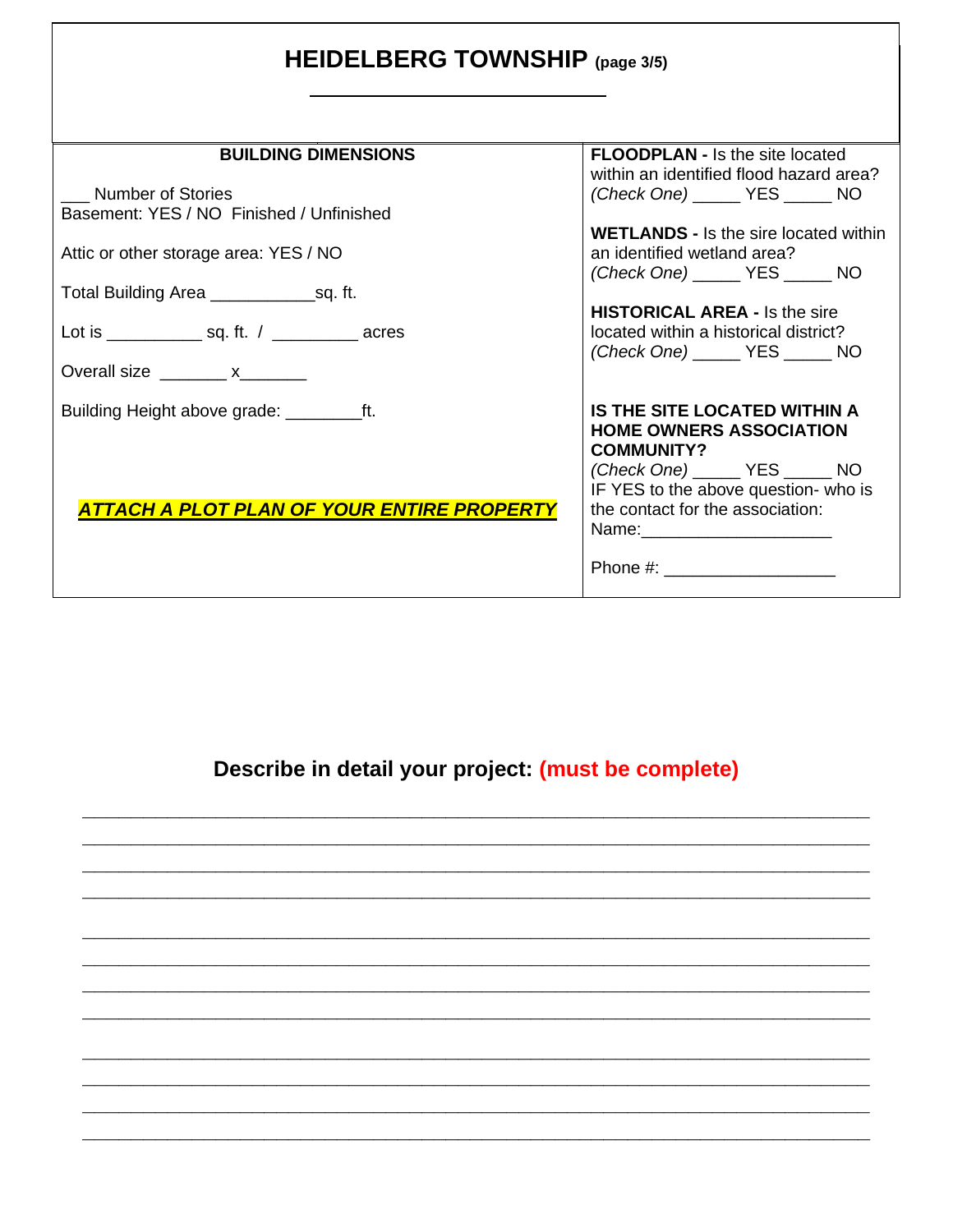## **HEIDELBERG TOWNSHIP (page 4/5)**

#### **APPLICATION FOR ZONING PERMIT**

The owner of this property and the undersigned agree to conform to all State, federal, and Local Laws and Ordinances of Heidelberg Township and that by signing this application further states that any misrepresentation of the facts set forth on this application will result in criminal and civil penalties as set forth in the PA Crimes Code Title 18, Sections 4903 and 4904 dealing with false statements. I also certify that the proposed work is authorized by the property owner of record and that I have been authorized by the owner to make this application as their authorized agent.

I understand permits may be returned by the County or other State and Local agencies and it is my responsibility to obtain any required permits prior to the start of construction. I understand that this application is for Zoning Related work only, and any work requiring inspections or fall under UCC requirements will not be performed under this application.

| Date: $\qquad \qquad$ |
|-----------------------|
|                       |
|                       |
|                       |

**\$50.00 Deposit at time of permit application drop off for residential work.** 

**Delay in deposit will result in the processing of application.**

| THIS BOX TO BE COMPLETED BY TOWNSHIP          |  |  |  |  |  |  |  |  |  |  |  |
|-----------------------------------------------|--|--|--|--|--|--|--|--|--|--|--|
| <b>Deposit Paid</b><br>Check#<br>Cash<br>Date |  |  |  |  |  |  |  |  |  |  |  |
| <b>Copy of Check Y/N</b>                      |  |  |  |  |  |  |  |  |  |  |  |
| Received by: ___________                      |  |  |  |  |  |  |  |  |  |  |  |
| Address:                                      |  |  |  |  |  |  |  |  |  |  |  |